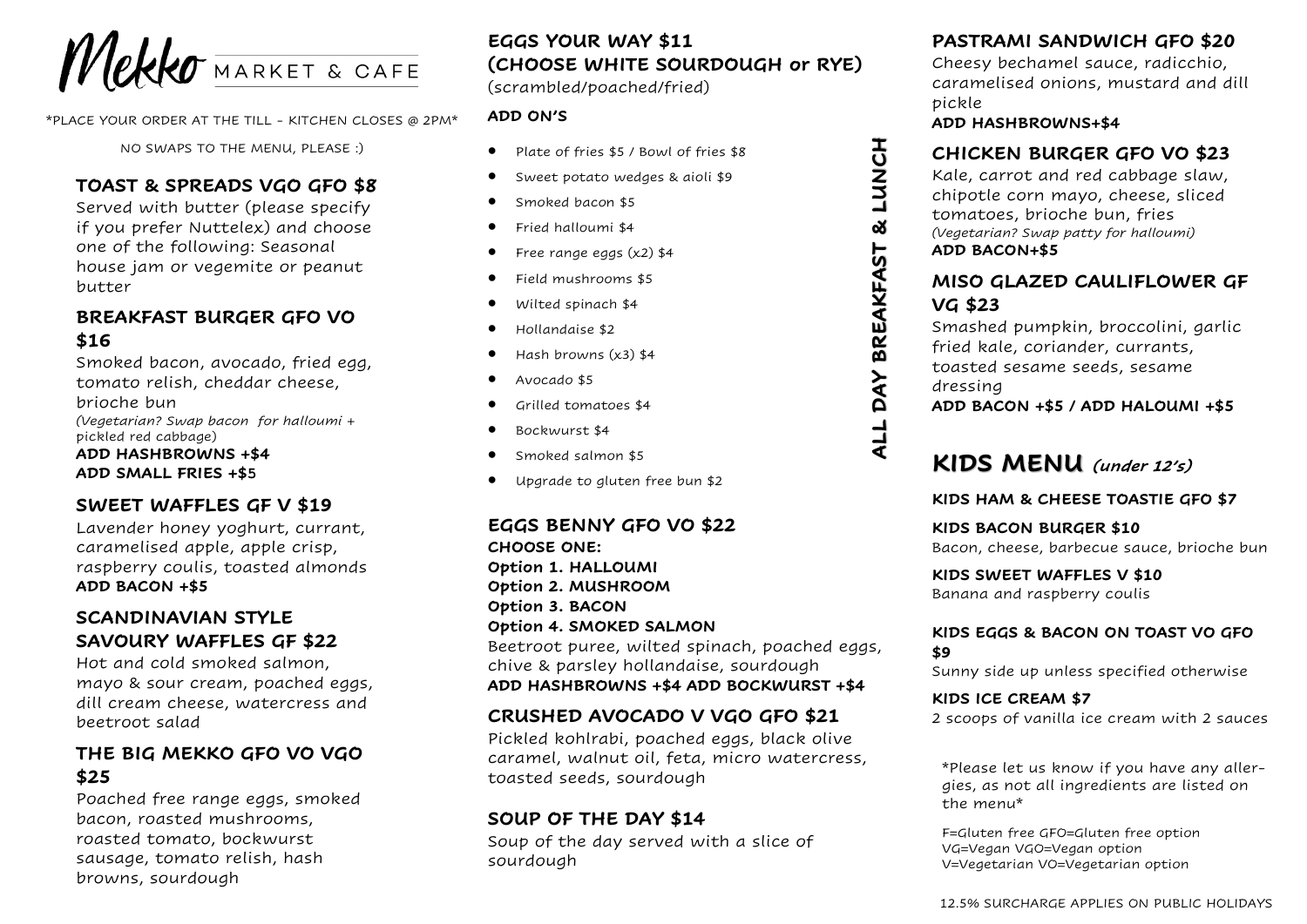

# **BOTTLED DRINKS**

**SIMPLE JUICERY JUICES 325ml \$5.90 -Orange juice -Apple juice -Mango smoothie** (Mango, peach, banana, pear, lime) **-Green smoothie** (Kiwifruit,pear,lime, peach,mango and banana) **-Dark Heart** (Apple,beetroot,purple carrot, ginger, lemon) **-Glow Bright** (Apple,carrot,ginger,lemon and turmeric) **ROK KOMBUCHA \$5.90** Passionfruit **SPLIT ROCK 330ml glass bottle** Sparkling water \$4.00 Still water \$3.50

**SOFT DRINKS \$3.50** Coke, Coke zero, Sprite

**LEMON LIME BITTER \$4.00** (served in tall glass with ice)

#### **PUREZZA**

**UNLIMITED SPARKLING WATER \$5/PER TABLE** 

#### **COFFEE (extra shot or decaf +\$0.9)**

Cappuccino, Latte, Long black, Flat white, Iced Latte, Iced Long Black **\$4.30 Cup/Small \$5.30 Mug/Med** 

Mocha **Cup/Small \$4.90 Mug/Med \$5.90** Espresso **\$3.50** Piccolo Latte, Macchiato **\$3.90** Affogato **\$8.00** Babycino **\$1**

#### **ADD SPECIALITY MILKS FOR +\$1**

Soy (Happy happy soy boy), almond, coconut, soy, lactose free (Fleurieu milk), oat (Alternative dairy co)

#### **ADD SYRUPS FOR +\$1 (Vegan & gluten free)** Chocolate, vanilla, caramel, hazelnut

#### **HOT CHOCOLATES/SPECIALITY LATTES**

**\$4.50 Cup/Small \$5.50 Mug/Med** Hot chocolate, Red Velvet hot chocolate, Chai latte, Turmeric latte **ADD WHIPPED CREAM +\$1**

#### **\$4.90 Cup/Small \$5.90 Mug/Med** Dirty Chai

#### **TEAS Pot for one \$5.50 Pot for two \$7.50**

Honeydew Green, Peppermint, Spring Green, English Breakfast, Earl Grey, Malabar Chai, Chamomile

#### **HOME MADE PEACHY ICED TEA \$5.90**

**ICED DRINKS (served with ice cream) \$7.00** Iced coffee, iced chocolate, iced mocha, iced chai, iced red velvet **ADD VANILLA SYRUP \$1**

**FRAPPES \$7.00** Coffee/mocha/caramel/choco

# **NORDIC BLAST \$5.90**

Refreshing sparkling water drink on ice with either Lingonberry, Blackcurrant, Buckthorn or Blueberry. These berries have got a long Nordic history as a folk medicine and are full of vitamins, antioxidants and minerals.

## **NORDIC TEAS \$5.90**

As above but served as a mug of tea

# **SMOOTHIES \$7.90**

#### -RED SUNSET

Mixed berries, natural yoghurt, orange juice, honey

-MANGO CRUSH (Vegan option) Mango, banana, natural yoghurt, coconut milk, honey, chia seeds

-PINEAPPLE PARADISE(VGO) Pineapple, coconut milk, banana and natural yoghurt

-VEGAN CHOCOLATE OAT (WARM OR COLD) Dark chocolate, banana, oats, chia seeds, almonds, vanilla, coconut milk

# **MILKSHAKES \$7.00**

Vanilla, cookies & cream, banana, strawberry, chocolate, caramel, coconut

# **FRESHLY SQUEEZED JUICES \$7.90**

Just Oranges Apples & Apples Apple, carrot, ginger



*ADD Lemon +\$0.50 ADD Ginger +\$0.50*

**+Beer, wine, cocktails... (see separate drinks menu)**